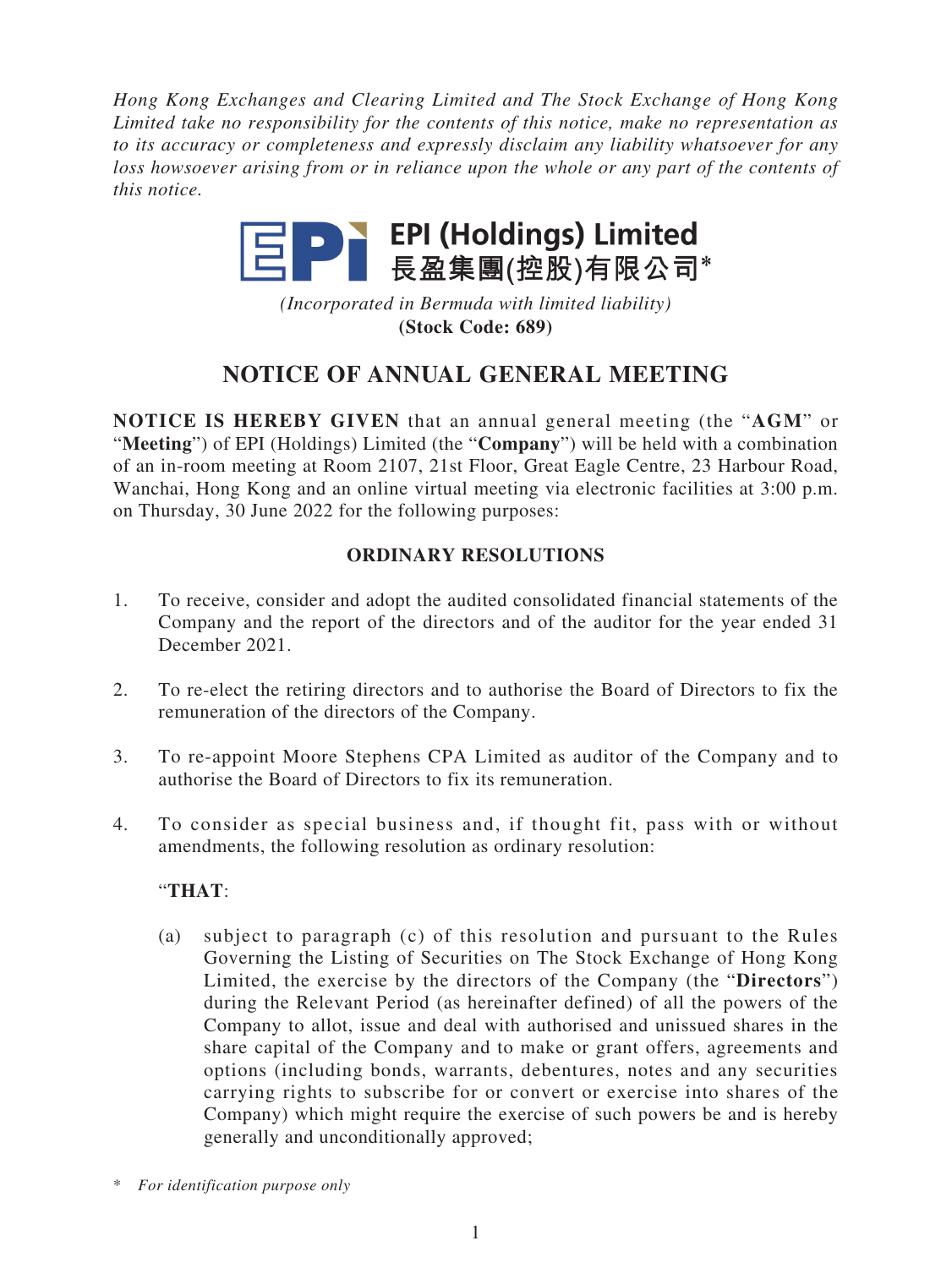- (b) the approval in paragraph (a) of this resolution shall authorise the Directors to make or grant offers, agreements and options (including bonds, warrants, debentures, notes and any securities carrying rights to subscribe for or convert or exercise into shares of the Company) during the Relevant Period (as hereinafter defined) which would or might require the exercise of such powers after the end of the Relevant Period (as hereinafter defined);
- (c) the total number of shares of the Company allotted and issued or agreed conditionally or unconditionally to be allotted and issued by the Directors pursuant to the approval in paragraph (a) of this resolution, otherwise than pursuant to:
	- (i) a Rights Issue (as hereinafter defined);
	- (ii) the exercise of options under a share option scheme of the Company;
	- (iii) the exercise of rights of subscription or conversion under the terms of any securities issued by the Company which are convertible or exercisable into shares of the Company; or
	- (iv) any scrip dividend scheme or similar arrangement providing for the allotment of shares of the Company in lieu of the whole or part of a dividend on the shares of the Company in accordance with the Bye-laws of the Company from time to time,

shall not exceed 20% of the total number of issued shares of the Company as at the date of passing of this resolution and the said approval shall be limited accordingly; and

(d) for the purpose of this resolution:

"**Relevant Period**" means the period from the date of passing of this resolution until whichever is the earliest of:

- (i) the conclusion of the next annual general meeting of the Company;
- (ii) the revocation or variation of the authority given to the Directors under this resolution by an ordinary resolution passed by the Company's shareholders in general meetings; or
- (iii) the expiration of the period within which the next annual general meeting of the Company is required by the Bye-laws of the Company or any applicable laws to be held.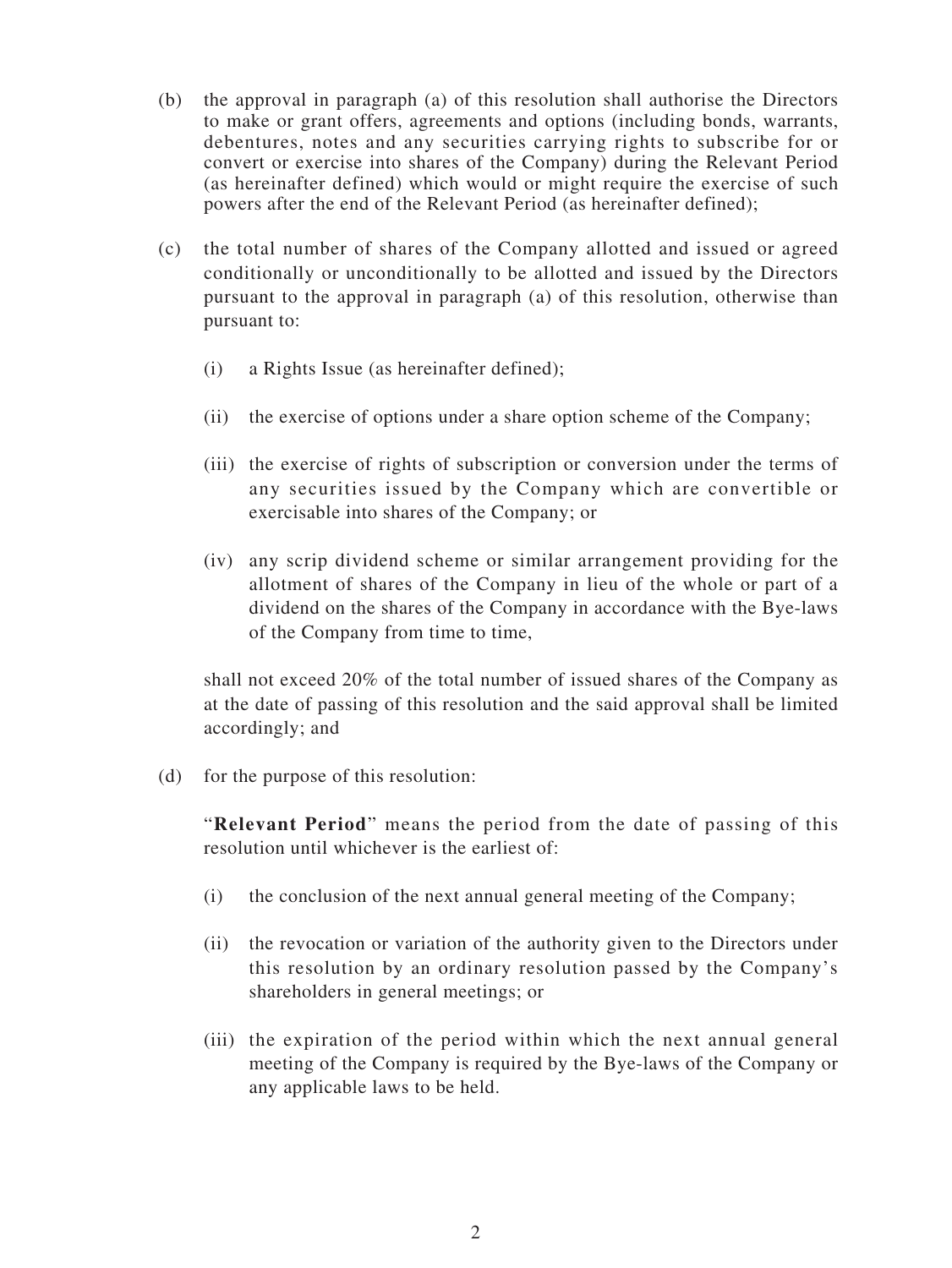"**Rights Issue**" means an offer of shares open for a period fixed by the Directors to holders of shares of the Company or any class thereof on the register of members on a fixed record date in proportion to their then holdings of such shares or class thereof (subject to such exclusions or other arrangements as the Directors may deem necessary or expedient in relation to fractional entitlements or having regard to any restrictions or obligations under the laws of any relevant jurisdiction or the requirements of any recognised regulatory body or any stock exchange)."

5. To consider as special business and, if thought fit, pass with or without amendments, the following resolution as ordinary resolution:

# "**THAT**:

- (a) subject to paragraph (b) of this resolution, the exercise by the directors of the Company (the "**Directors**") during the Relevant Period (as hereinafter defined) of all the powers of the Company to repurchase its shares, subject to and in accordance with the applicable laws, rules and regulations, be and is hereby generally and unconditionally approved;
- (b) the total number of shares of the Company to be repurchased pursuant to the approval in paragraph (a) of this resolution shall not exceed 10% of the total number of issued shares of the Company as at the date of passing of this resolution and the said approval shall be limited accordingly; and
- (c) for the purpose of this resolution:

"**Relevant Period**" means the period from the date of passing of this resolution until whichever is the earliest of:

- (i) the conclusion of the next annual general meeting of the Company;
- (ii) the revocation or variation of the authority given to the Directors under this resolution by an ordinary resolution passed by the Company's shareholders in general meetings; or
- (iii) the expiration of the period within which the next annual general meeting of the Company is required by the Bye-laws of the Company or any applicable laws to be held."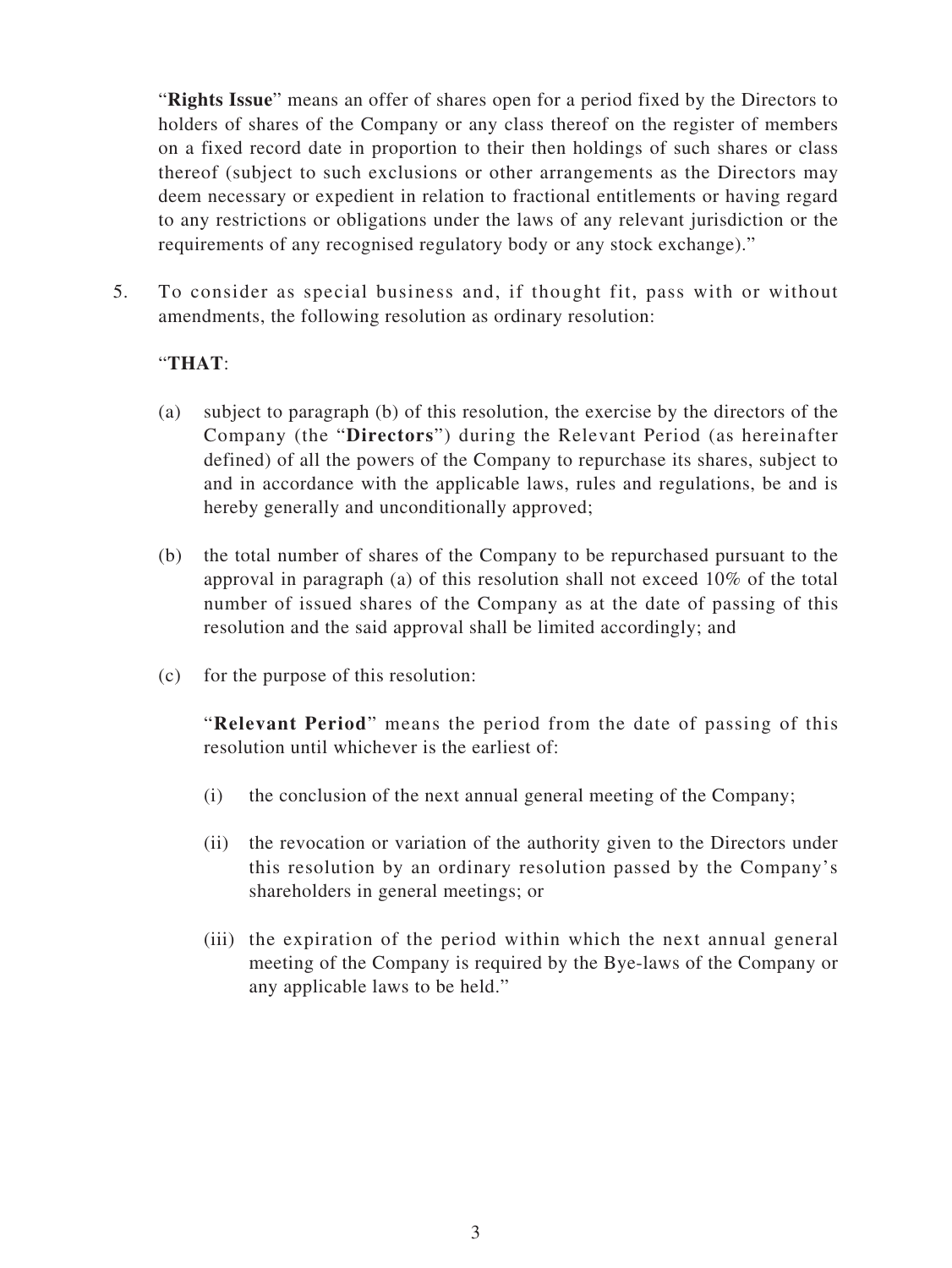6. To consider as special business and, if thought fit, pass with or without amendments, the following resolution as ordinary resolution:

"**THAT** conditional upon the passing of the resolutions numbered 4 and 5 set out in the notice convening this meeting (the "**Notice**"), the general mandate referred to in the resolution numbered 4 of the Notice be and is hereby extended by the addition to the total number of shares which may be allotted and issued or agreed conditionally or unconditionally to be allotted and issued by the directors of the Company pursuant to such general mandate of an amount representing the total number of shares repurchased by the Company pursuant to the general mandate referred to in the resolution numbered 5 of the Notice, provided that such amount shall not exceed 10% of the total number of issued shares of the Company as at the date of passing of this resolution."

> By Order of the Board **EPI (Holdings) Limited Sue Ka Lok** *Executive Director*

Hong Kong, 27 May 2022

*Principal Place of Business in Hong Kong:* Room 2107, 21st Floor Great Eagle Centre 23 Harbour Road Wanchai Hong Kong

*Registered Office:* Clarendon House 2 Church Street Hamilton HM11 Bermuda

*Notes:*

1. Any member of the Company entitled to attend and vote at the Meeting is entitled to appoint another person as his/her/its proxy to attend and vote instead of him/her/it. A member of the Company who is the holder of two or more shares of the Company may appoint more than one proxy to represent him/her/it to attend and vote on his/her/its behalf at the Meeting. A proxy need not be a member of the Company. In addition, a proxy or proxies representing either a member of the Company who is an individual or a member of the Company which is a corporation is entitled to exercise the same powers on behalf of the member of the Company which he/she/it or they represent(s) as such member of the Company could exercise. However, given the special arrangements adopted by the Company as set out in the section headed "Special Arrangements for the AGM" of the circular of the Company dated 27 May 2022 (the "**Circular**") (of which this notice forms part), the Company strongly encourages shareholders to exercise their rights to attend and vote at the Meeting via electronic facilities, if a shareholder wishes to vote on any resolution at the AGM by proxy, he/she/it should complete the proxy form and is strongly encouraged to appoint the Chairman of the AGM as his/her/its proxy to exercise his/her/its right to vote at the AGM in accordance with his/her/its instructions.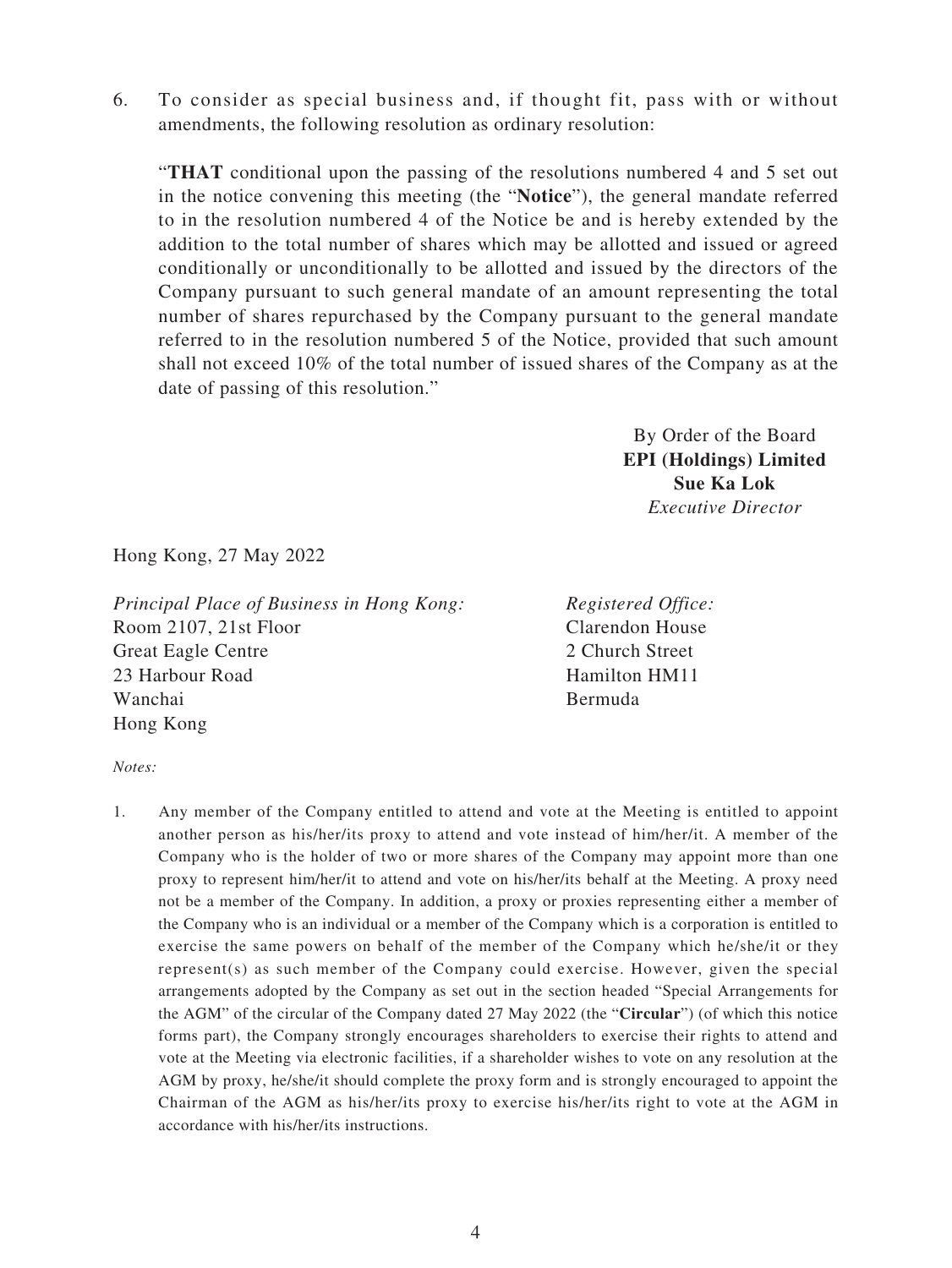- 2. The instrument appointing a proxy shall be in writing under the hand of the appointor or of his/her/ its attorney duly authorised in writing or, if the appointor is a corporation, either under its common seal or under the hand of an officer or attorney duly authorised to sign the same. In the case of an instrument of proxy purporting to be signed on behalf of a corporation by an officer thereof, it shall be assumed, unless the contrary appears, that such officer was duly authorised to sign such instrument of proxy on behalf of the corporation without further evidence of the fact.
- 3. In order to be valid, you are requested to (a) deliver the signed proxy form and the power of attorney or other authority, if any, under which it is signed, or a notarially certified copy of such power or authority, together with such evidence as the Board of Directors of the Company (the "**Board**") may require under the Bye-laws of the Company, to the Hong Kong branch share registrar and transfer office of the Company, Tricor Tengis Limited at Level 54, Hopewell Centre, 183 Queen's Road East, Hong Kong in accordance with the instructions printed thereon; or (b) submit the proxy form electronically at https://spot-emeeting.tricor.hk/#/689 in accordance with the instructions printed on the notification letter (the "**Notification Letter**") as enclosed with the Circular, in each case as soon as possible and in any event not less than 48 hours before the time appointed for holding of the AGM or any adjournment thereof.
- 4. Delivery of a proxy form or submit the proxy form electronically shall not preclude a member of the Company from attending and voting at the Meeting or any adjournment thereof or upon the poll concerned and, in such event, the instrument appointing a proxy shall be deemed to be revoked.
- 5. Where there are joint registered holders of any share(s) of the Company, any one of such persons may vote, either personally or by proxy, in respect of such share(s) of the Company as if he/she/it were solely entitled thereto, but if more than one of such joint holders be attending the Meeting or by proxy, that one of the said persons so attend whose name stands first on the register of members of the Company in respect of such share(s) of the Company shall alone be entitled to vote in respect thereof.
- 6. In order to be eligible to attend and vote at the Meeting, all unregistered holders of the shares of the Company shall ensure that all transfer documents accompanied by the relevant share certificates must be lodged with the Hong Kong branch share registrar and transfer office of the Company, Tricor Tengis Limited, at Level 54, Hopewell Centre, 183 Queen's Road East, Hong Kong for registration not later than 4:30 p.m. on Friday, 24 June 2022.
- 7. In case of Typhoon Signal no. 8 or above is hoisted, or a Black Rainstorm Warning Signal or "extreme conditions" caused by a super typhoon announced by the Government is/are in force in Hong Kong at or at any time after 12:00 noon on the date of the AGM, the AGM will be adjourned. The Company will post an announcement on the website of the Company and The Stock Exchange of Hong Kong Limited to notify shareholders of the date, time and place of the adjourned meeting.
- 8. Owing to the constantly evolving COVID-19 pandemic situation in Hong Kong, the Company may be required to change or adopt contingency plans for the AGM arrangements at short notice. Shareholders are advised to check the announcements published by the Company for any future updates on the AGM arrangement.
- 9. The Chinese version of this notice is for reference only. If there is any inconsistency between the English and the Chinese versions, the English version shall prevail.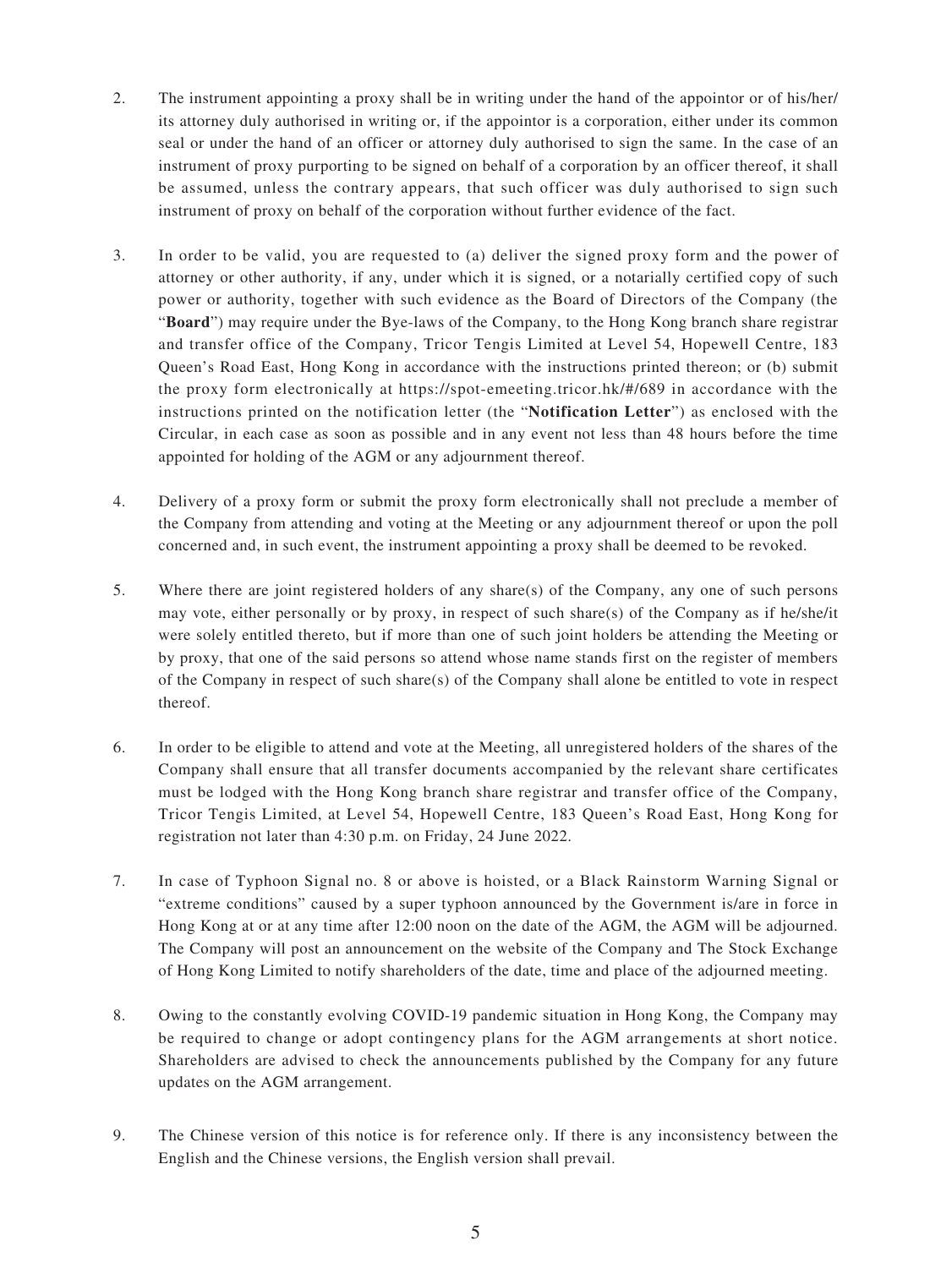### **SPECIAL ARRANGEMENTS FOR THE AGM**

The Company does not in any way wish to diminish the opportunity available to shareholders to exercise their rights and to vote, but is conscious of the need to protect the AGM attendees from possible exposure to the COVID-19 pandemic. For the sake of health and safety of the AGM attendees, and in light of the latest Prevention and Control of Disease (Prohibition on Gathering) Regulation (Chapter 599G of the Laws of Hong Kong), the Company would be adapting the arrangements for the AGM to minimise attendance in person, while still enabling shareholders to vote and ask questions. Details of the special arrangements for the AGM are set out below.

# **ATTENDING THE AGM BY MEANS OF ELECTRONIC FACILITIES**

The AGM will be a hybrid meeting using the e-Meeting System provided by Tricor Tengis Limited, the Hong Kong branch share registrar and transfer office of the Company, which allows shareholders to participate in the AGM online in a convenient and efficient way from anywhere with an internet connection, in addition to the traditional physical attendance at the AGM.

The Company strongly encourages shareholders to attend, participate and vote at the AGM through online access by visiting the e-Meeting System, instead of attending the AGM in person which may or may not be possible subject to restrictive measures on social distancing imposed by the Government from time to time. Physical attendance is not necessary for the purpose of exercising shareholder rights. Shareholders participating in the AGM using the e-Meeting System will also be counted towards the quorum and they will be able to submit questions and cast their votes through the e-Meeting System.

The e-Meeting System permits a "split vote" on a resolution, in other words, a shareholder casting his/her/ its votes through the e-Meeting System does not have to vote all of his/her/its shares in the same way (i.e. "**For**" or "**Against**"). In the case of a proxy/corporate representative, he/she can vote such number of shares in respect of which he/she has been appointed as a proxy/corporate representative. Votes cast through the e-Meeting System are irrevocable once the votes have been casted. The e-Meeting System will be opened for registered shareholders and non-registered shareholders (see below for login details and arrangements) to log in approximately 30 minutes prior to the commencement of the AGM and can be accessed from any location with internet connection by a mobile phone, tablet or computer device. Shareholders should allow ample time to check into the e-Meeting System to complete the related procedures.

#### **Registered shareholders**

Registered shareholders will be able to attend the AGM, submit questions and vote online through the e-Meeting System. Each registered shareholder's personalised username and password will be sent to him/ her/it under separate letter.

Registered shareholders who do not receive their personalised username or password by 3:00 p.m. on Wednesday, 29 June 2022 may contact Tricor Tengis Limited for assistance at +852 2980 1333 between 9:00 a.m. to 5:00 p.m. (on a business day) or by email to is-enquiries@hk.tricorglobal.com.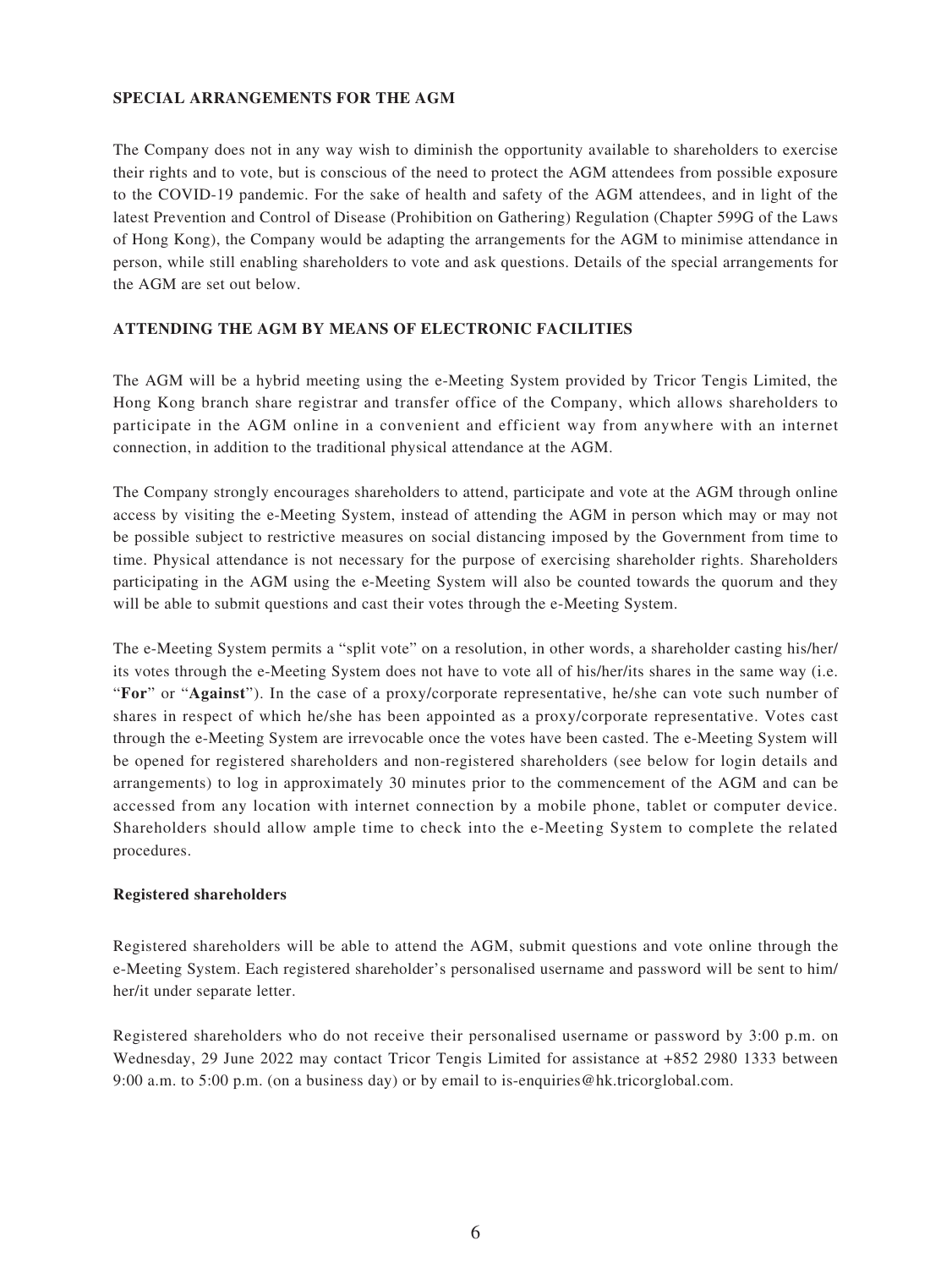#### **Non-registered shareholders**

Non-registered shareholders whose shares are held in the Central Clearing and Settlement System through bank, stockbroker, custodians or Hong Kong Securities Clearing Company Limited (collectively the "**Intermediary**") may also be able to attend the AGM, submit questions and vote online through the e-Meeting System. In this regard, they should:

- (i) contact and instruct their Intermediary to appoint themselves as proxy or corporate representative to attend the AGM; and
- (ii) provide their email addresses to their Intermediary before the time limit required by the relevant Intermediary.

Details regarding the AGM arrangements including login details to access the e-Meeting System will be sent by the Hong Kong branch share registrar and transfer office of the Company, Tricor Tengis Limited, to the email addresses of the non-registered shareholders provided by the Intermediary. Any non-registered shareholder who has provided an email address through the relevant Intermediary for this purpose but has not received the login details by email by 3:00 p.m. on Wednesday, 29 June 2022 should reach out to Tricor Tengis Limited for assistance at +852 2980 1333 between 9:00 a.m. to 5:00 p.m. (on a business day) or by email to is-enquiries@hk.tricorglobal.com. Without the login details, non-registered shareholders will not be able to participate and vote using the e-Meeting System. Non-registered shareholders should therefore give clear and specific instructions to their Intermediary in respect of both (i) and (ii) above.

**Registered and non-registered shareholders should note that only one device is allowed in respect of each set of login details. Please also keep the login details in safe custody for use at the AGM and do not disclose them to anyone else. Neither the Company nor its agents assume any obligation or liability whatsoever in connection with the transmission of the login details or any use of the login details for voting or otherwise.**

## **QUESTIONS AT AND PRIOR TO THE AGM**

Shareholders attending the AGM using the e-Meeting System will be able to submit questions relevant to the proposed resolution(s) online during the AGM. Shareholders can also send their questions by email from 9:00 a.m. on Friday, 27 May 2022 to 6:00 p.m. on Tuesday, 28 June 2022 to enquiries@epiholdings. com. The Board and/or the management will endeavour to address substantial and relevant questions in relation to the resolution(s) to be tabled for approval at the AGM and may decide, at their discretion, which questions to respond to.